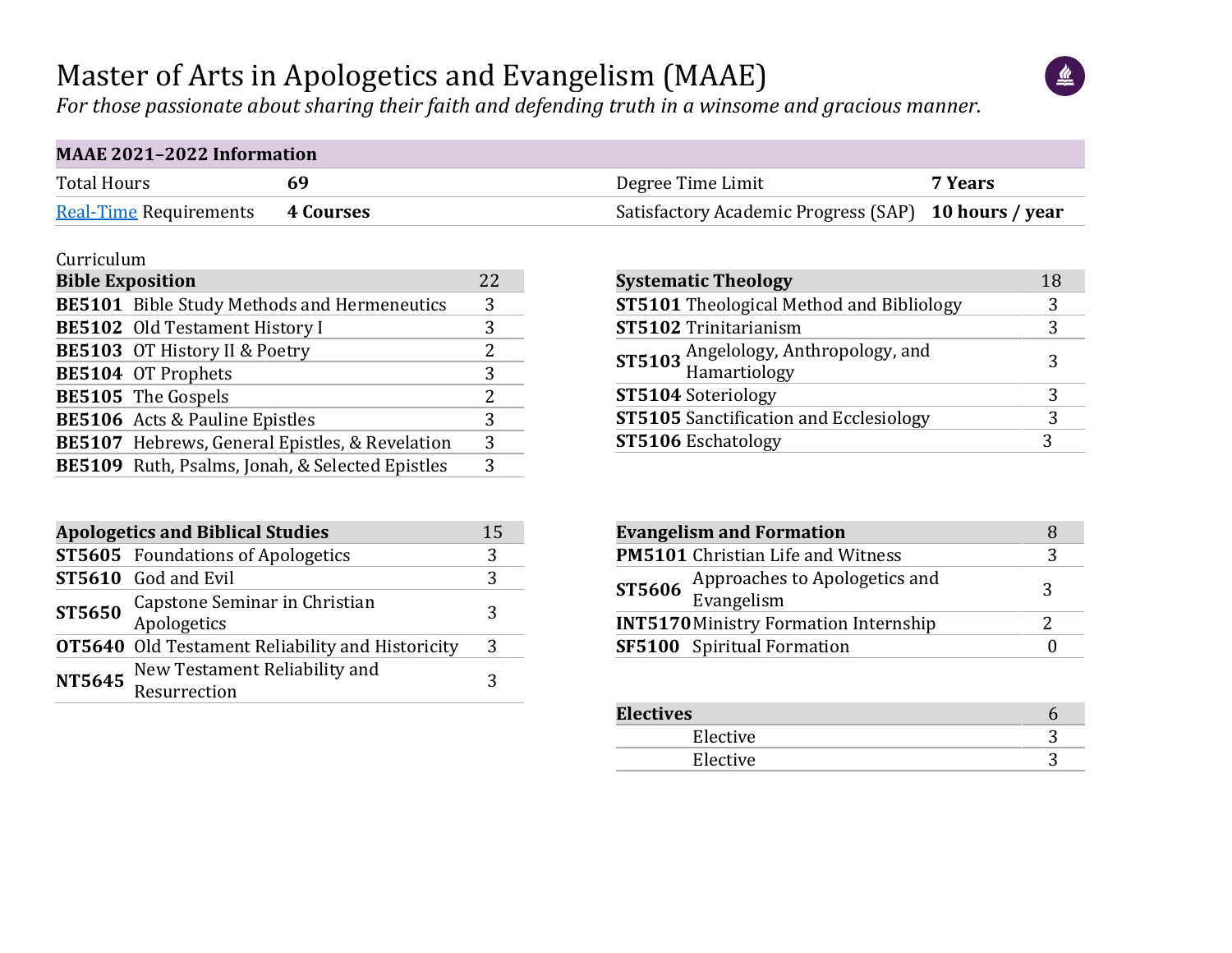

# DALLAS THEOLOGICAL SEMINARY

### Degree Plan: MAAE 2-year Plan (2021-2022)

|                |               | Fall                                               | $\Delta$       | $\Box$ |                | Spring                                              | $\Delta$       | $\boxed{\square}$ |               | Summer                                | $\Delta$       | $\boxed{\square}$ |
|----------------|---------------|----------------------------------------------------|----------------|--------|----------------|-----------------------------------------------------|----------------|-------------------|---------------|---------------------------------------|----------------|-------------------|
| Year           | SF5100-1      | <b>Spiritual Formation</b>                         |                |        | SF5100-2       | <b>Spiritual Formation</b>                          |                |                   | <b>BE5109</b> | Selected OT and NT books              | 3              |                   |
|                | <b>BE5101</b> | <b>Bible Study Methods</b>                         | 3              |        | ST5102         | Trinitarianism                                      | 3              |                   | ST5104        | Soteriology                           | 3              |                   |
|                | <b>BE5102</b> | <b>OT History I</b>                                | 3              |        | ST5103         | Humanity & Sin                                      | 3              |                   | <b>BE5103</b> | OT History II & Poetry                | $\overline{2}$ |                   |
|                | <b>PM5101</b> | <b>Christian Life &amp; Witness</b>                | 3              |        | ST5610         | <b>God and Evil</b>                                 | $\overline{3}$ |                   |               |                                       |                |                   |
|                | ST5101        | <b>Theological Method</b>                          | 3              |        | NT5645         | NT Reliability &<br>Resurrection                    | 3              |                   |               |                                       |                |                   |
|                | ST5605        | <b>Found. of Apologetics</b>                       | 3              |        |                | Elective                                            | 3              |                   |               |                                       |                |                   |
|                |               |                                                    |                |        |                |                                                     |                |                   |               |                                       |                |                   |
|                |               | Total                                              |                | 15     |                | Total                                               |                | 15                |               | Total                                 |                | 8                 |
| Year           | SF5100-3      | <b>Spiritual Formation</b>                         |                |        | SF5100-4       | <b>Spiritual Formation</b>                          |                |                   | ST5106        | Eschatology                           | 3              |                   |
| $\overline{2}$ | OT5640        | OT Reliability and Historicity                     | 3              |        | <b>BE5106</b>  | <b>Acts &amp; Pauline Epistles</b>                  | $\overline{3}$ |                   | <b>BE5107</b> | <b>Gen. Epistles &amp; Revelation</b> | 3              |                   |
|                | ST5606        | <b>Approaches to Apologetics</b><br>and Evangelism | 3              |        | ST5650         | Capstone Seminar in<br><b>Christian Apologetics</b> | 3              |                   |               | Internship ends                       |                |                   |
|                | ST5105        | <b>Sanctification &amp;Ecclesiology</b>            | 3              |        |                | Elective                                            | 3              |                   |               |                                       |                |                   |
|                | <b>BE5104</b> | <b>OT Prophets</b>                                 | 3              |        | <b>INT5170</b> | Internship                                          | $\overline{2}$ |                   |               |                                       |                |                   |
|                | <b>BE5105</b> | The Gospels                                        | $\overline{2}$ |        |                |                                                     |                |                   |               |                                       |                |                   |
|                |               |                                                    |                |        |                |                                                     |                |                   |               |                                       |                |                   |
|                |               | Total                                              |                | 14     |                | Total                                               |                | 14                |               | Total                                 |                | 6                 |
| Year           |               |                                                    |                |        |                |                                                     |                |                   |               |                                       |                |                   |
| 3              |               |                                                    |                |        |                |                                                     |                |                   |               |                                       |                |                   |
|                |               |                                                    |                |        |                |                                                     |                |                   |               |                                       |                |                   |
|                |               |                                                    |                |        |                |                                                     |                |                   |               |                                       |                |                   |
|                |               |                                                    |                |        |                |                                                     |                |                   |               |                                       |                |                   |
|                |               | Total                                              |                |        |                | Total                                               |                |                   |               | Total                                 |                |                   |

| <b>Start</b><br>Seminary                                            | Complete $1st$<br>Semester                                                           | Finish<br>30 Hours                           | Halfway<br>Through      |                                                                    | Graduation                 | Registration: | Spring/Winter:<br>Summer:  | October 1 – Nov 1<br>March 1 – April 1 |
|---------------------------------------------------------------------|--------------------------------------------------------------------------------------|----------------------------------------------|-------------------------|--------------------------------------------------------------------|----------------------------|---------------|----------------------------|----------------------------------------|
|                                                                     |                                                                                      |                                              |                         |                                                                    |                            |               | Fall:                      | June $1$ –July $1$                     |
| Register for core<br>courses.<br>Take Seminary<br>Readiness course. | Create degree plan with<br>Academic Advisor.<br><b>Start Spiritual</b><br>Formation. | Identify real-time<br>courses and electives. | Create internship plan. | Confirm courses with<br>Academic Advisor.<br>Apply for Graduation. | Teach Truth.<br>Love Well. | Scholarships: | Spring 2022:<br>2022-2023: | Sep $1 - Oct 1$<br>April 1 – May 1     |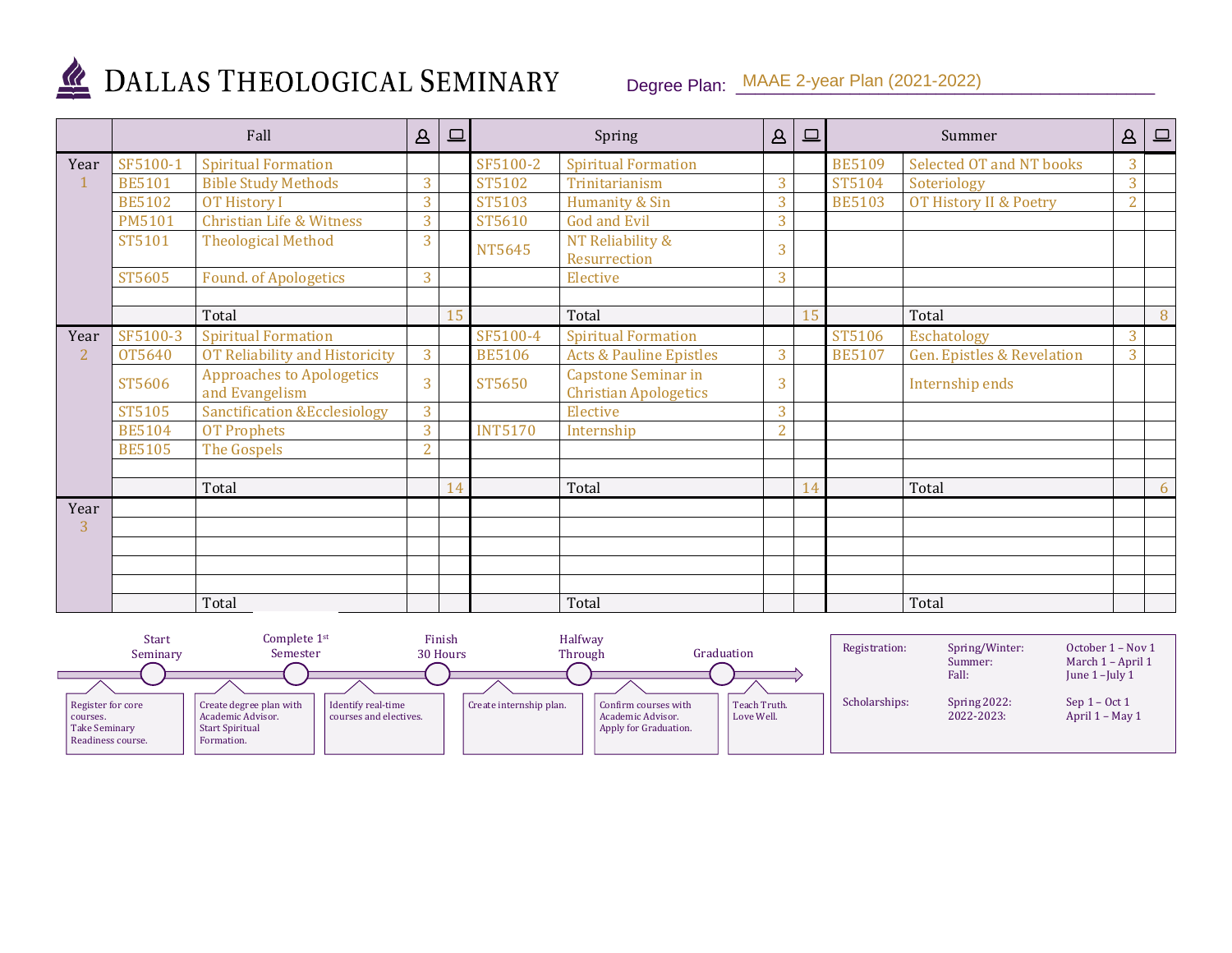

## DALLAS THEOLOGICAL SEMINARY

#### Degree Plan: MAAE 3-year Plan (2021-2022)

|                | Fall           |                                                    | $\Delta$       | $\qquad \qquad \Box$ |               | Spring                                              | $\Delta$ | $\Box$ |               | Summer                            | $\Delta$ | $\Box$         |
|----------------|----------------|----------------------------------------------------|----------------|----------------------|---------------|-----------------------------------------------------|----------|--------|---------------|-----------------------------------|----------|----------------|
| Year           | SF5100-1       | <b>Spiritual Formation</b>                         |                |                      | SF5100-2      | <b>Spiritual Formation</b>                          |          |        | <b>BE5103</b> | OT History II & Poetry            |          | $2^{\circ}$    |
|                | <b>BE5101</b>  | <b>Bible Study Methods</b>                         | 3              |                      | <b>BE5102</b> | <b>OT History I</b>                                 | 3        |        | ST5102        | Trinitarianism                    | 3        |                |
|                | ST5101         | <b>Theological Method</b>                          | 3              |                      | ST5610        | <b>God and Evil</b>                                 | 3        |        |               |                                   |          |                |
|                | ST5605         | <b>Found. of Apologetics</b>                       | 3              |                      | <b>PM5101</b> | <b>Christian Life &amp; Witness</b>                 | 3        |        |               |                                   |          |                |
|                |                |                                                    |                |                      |               |                                                     |          |        |               |                                   |          |                |
|                |                |                                                    |                |                      |               |                                                     |          |        |               |                                   |          |                |
|                |                | Total                                              |                | 9                    |               | Total                                               |          | 9      |               | Total                             |          | 5              |
| Year           | SF5100-3       | <b>Spiritual Formation</b>                         |                |                      | SF5100-4      | <b>Spiritual Formation</b>                          |          |        | <b>BE5105</b> | The Gospels                       |          | $\overline{2}$ |
| $\overline{2}$ | ST5103         | Humanity & Sin                                     | 3              |                      | ST5104        | Soteriology                                         | 3        |        | <b>BE5109</b> | <b>Selected OT &amp; NT Books</b> |          | 3              |
|                | <b>BE5104</b>  | <b>OT Prophets</b>                                 | 3              |                      | NT5645        | NT Reliability and<br>Resurrection                  | 3        |        |               |                                   |          |                |
|                | 0T5640         | OT Reliability and Historicity                     | 3              |                      |               | Elective                                            | 3        |        |               |                                   |          |                |
|                |                |                                                    |                |                      |               |                                                     |          |        |               |                                   |          |                |
|                |                |                                                    |                |                      |               |                                                     |          |        |               |                                   |          |                |
|                |                | Total                                              |                | $\mathbf{Q}$         |               | Total                                               |          | 9      |               | Total                             |          | 5 <sup>5</sup> |
| Year<br>3      | <b>BE5106</b>  | <b>Acts &amp; Pauline Epistles</b>                 | 3              |                      | ST5650        | Capstone Seminar in<br><b>Christian Apologetics</b> | 3        |        | <b>BE5107</b> | Gen. Epistles & Revelation        | 3        |                |
|                | ST5105         | <b>Sanctification &amp; Ecclesiology</b>           | 3              |                      | ST5106        | Eschatology                                         | 3        |        |               |                                   |          |                |
|                | ST5606         | <b>Approaches to Apologetics</b><br>and Evangelism | 3              |                      |               | Elective                                            | 3        |        |               |                                   |          |                |
|                | <b>INT5170</b> | Internship                                         | $\overline{2}$ |                      |               | Internship ends                                     |          |        |               |                                   |          |                |
|                |                |                                                    |                |                      |               |                                                     |          |        |               |                                   |          |                |
|                |                |                                                    |                |                      |               |                                                     |          |        |               |                                   |          |                |
|                |                | Total                                              |                | 11                   |               | Total                                               |          | 9      |               | Total                             |          | 3              |

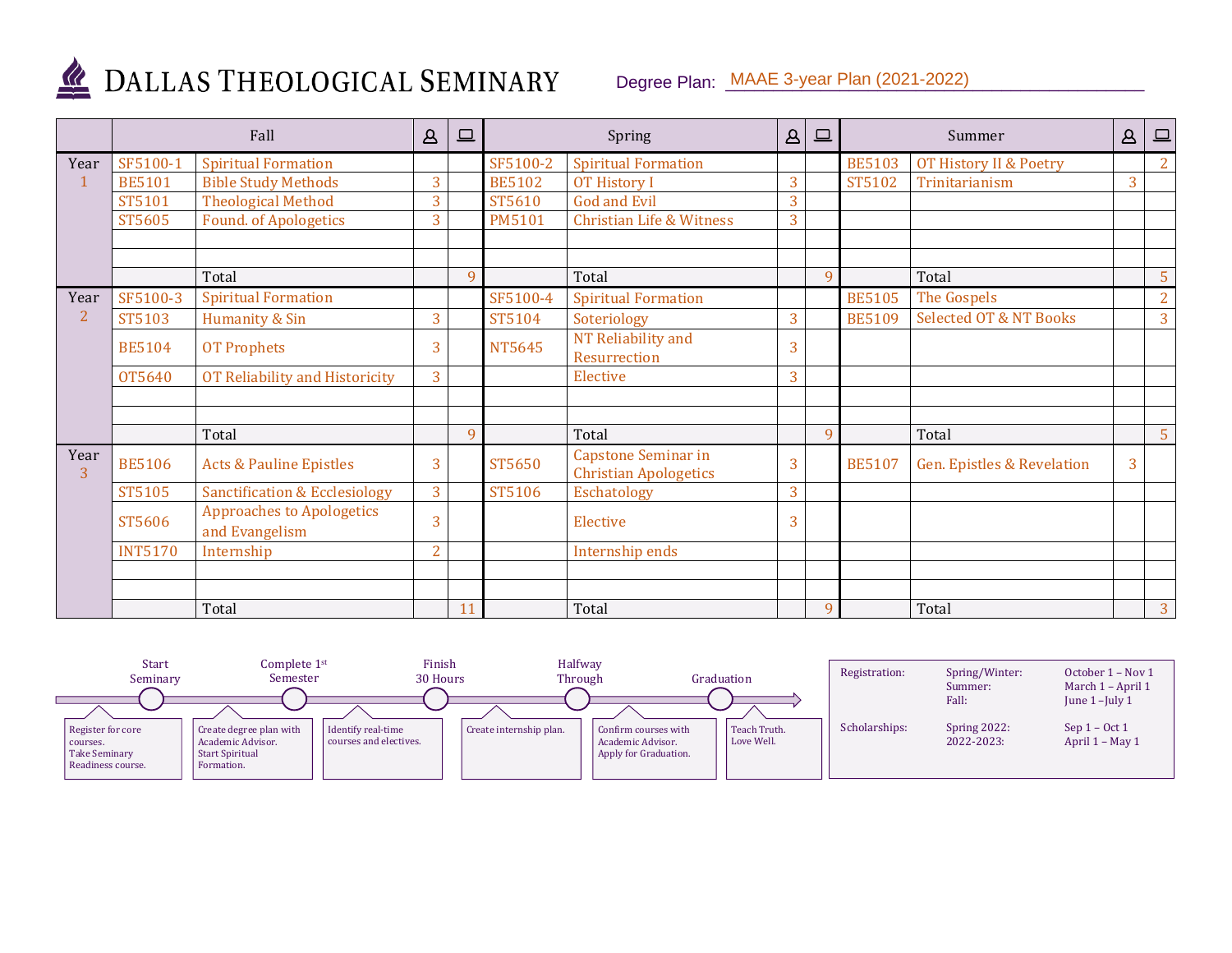

## DALLAS THEOLOGICAL SEMINARY

### Degree Plan: MAAE 4-year Plan (2021-2022)

|                | Fall           |                                                    | $\Delta$ | 旦              |               | Spring                                                     | $\mathbf{A}$ | $\Box$ |               | Summer                   | $\Delta$       | $\boxed{\square}$ |
|----------------|----------------|----------------------------------------------------|----------|----------------|---------------|------------------------------------------------------------|--------------|--------|---------------|--------------------------|----------------|-------------------|
| Year           | SF5100-1       | <b>Spiritual Formation</b>                         |          |                | SF5100-2      | <b>Spiritual Formation</b>                                 |              |        | <b>BE5103</b> | OT History II & Poetry   | $\overline{2}$ |                   |
|                | <b>BE5101</b>  | <b>Bible Study Methods</b>                         | 3        |                | <b>BE5102</b> | <b>OT History I</b>                                        |              | 3      |               |                          |                |                   |
|                | ST5101         | <b>Theological Method</b>                          | 3        |                | <b>PM5101</b> | <b>Christian Life &amp; Witness</b>                        | 3            |        |               |                          |                |                   |
|                |                |                                                    |          |                |               |                                                            |              |        |               |                          |                |                   |
|                |                | Total                                              |          | 6              |               | Total                                                      |              | 6      |               | Total                    |                | $\overline{2}$    |
| Year           | SF5100-3       | <b>Spiritual Formation</b>                         |          |                | SF5100-4      | <b>Spiritual Formation</b>                                 |              |        | <b>BE5109</b> | Selected OT and NT books |                | 3                 |
| $\overline{2}$ | ST5103         | Humanity & Sin                                     |          | 3              | ST5102        | Trinitarianism                                             |              | 3      | <b>BE5105</b> | The Gospels              | $\overline{2}$ |                   |
|                | ST5605         | <b>Found. of Apologetics</b>                       | 3        |                | ST5610        | <b>God and Evil</b>                                        | 3            |        |               |                          |                |                   |
|                | <b>BE5104</b>  | <b>OT Prophets</b>                                 | 3        |                |               |                                                            |              |        |               |                          |                |                   |
|                |                |                                                    |          |                |               |                                                            |              |        |               |                          |                |                   |
|                |                | Total                                              |          | $\mathbf{Q}$   |               | Total                                                      |              | 6      |               | Total                    |                | 5                 |
| Year           | OT5640         | OT Reliability & Historicity                       | 3        |                | <b>BE5106</b> | <b>Acts &amp; Pauline Epistles</b>                         |              | 3      | ST5104        | Soteriology              |                | 3                 |
| 3              | ST5606         | <b>Approaches to Apologetics</b><br>and Evangelism | 3        |                | NT5640        | NT Reliability and<br>Resurrection                         | 3            |        |               |                          |                |                   |
|                |                |                                                    |          |                |               | Elective                                                   | 3            |        |               |                          |                |                   |
|                |                | Total                                              |          | 6              |               | Total                                                      |              | 9      |               | Total                    |                | 3                 |
| Year           | ST5105         | <b>Sanctification &amp; Ecclesiology</b>           | 3        |                | ST5106        | Eschatology                                                |              | 3      |               |                          |                |                   |
| $\overline{4}$ | <b>INT5170</b> | Internship                                         |          | $\overline{2}$ | ST5650        | <b>Capstone Seminar in</b><br><b>Christian Apologetics</b> | 3            |        |               |                          |                |                   |
|                |                | Elective                                           | 3        |                | <b>BE5107</b> | <b>Gen. Epistles &amp; Revelation</b>                      |              | 3      |               |                          |                |                   |
|                |                |                                                    |          |                |               | Internship (cont.)                                         |              |        |               |                          |                |                   |
|                |                | Total                                              |          | 8              |               | Total                                                      |              | 9      |               | Total                    |                |                   |